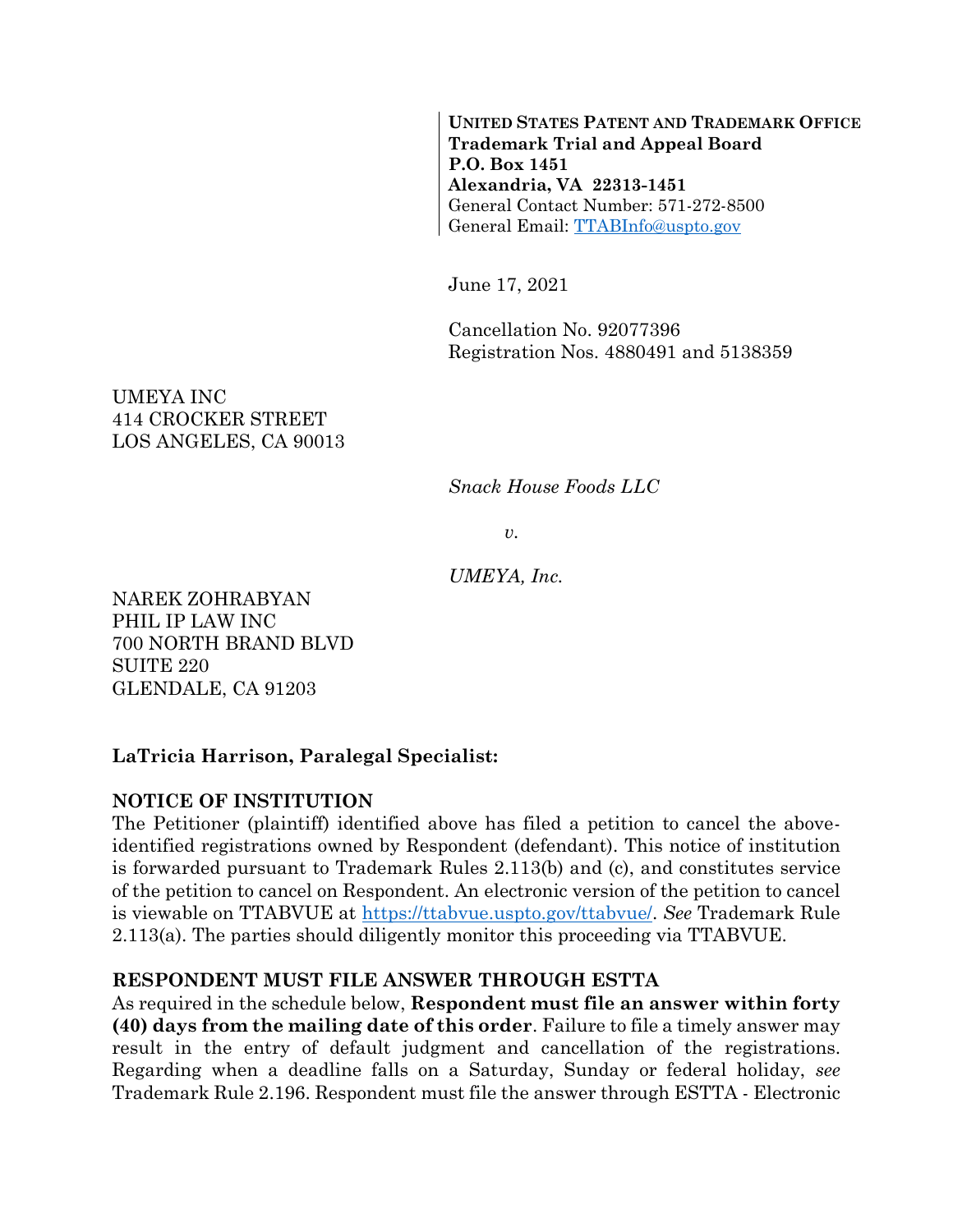System for Trademark Trials and Appeals, unless ESTTA is unavailable due to technical problems or extraordinary circumstances are present. An answer filed on paper under these limited circumstances must be accompanied by a Petition to the Director (and the required fee under Trademark Rule 2.6). *See* Trademark Rule 2.114(b)(1). In substance, Respondent's answer must comply with Fed. R. Civ. P. 8(b); it must admit or deny the allegations in the petition to cancel, and may include available defenses and counterclaims. Regarding the form and content of an answer, *see* Trademark Rule 2.114(b)(2) and TBMP § 311.

#### **DUTY TO MAINTAIN ACCURATE CORRESPONDENCE INFORMATION**

Throughout this proceeding, the parties, and their attorneys or representatives, must notify the Board of any correction or update of physical address and email address, and should use the ESTTA change of address form. *See* Trademark Rule 2.18(b); TBMP § 117.

## **SERVICE OF ANSWER AND OF ALL SUBMISSIONS**

The service of the answer, of all other submissions in this proceeding, and of all matters that are required to be served but not required to be filed in the proceeding record, **must** be by **email** unless the parties stipulate otherwise. Trademark Rule 2.119(b). In the absence of a stipulation, service may be by other means **only** under the **limited** circumstances and in a manner specified in Trademark Rule 2.119(b). Regarding the signing and service of all submissions, *see* TBMP §§ 113-113.04.

The answer, and all other submissions, **must** include proof of service. As noted in TBMP § 113.03, proof of service may be in the following certificate of service form:

*I hereby certify that a true and complete copy of the foregoing (insert title of submission) has been served on (insert name of opposing counsel or party) by forwarding said copy on (insert date of mailing), via email (or insert other appropriate method of delivery) to: (set out name, and address or email address of opposing counsel or party).*

| Signature_ |  |
|------------|--|
| Date       |  |

#### **SUBMIT ALL FILINGS ONLINE VIA ESTTA**

Submissions **must** be filed via ESTTA, the Board's online filing system, unless ESTTA is unavailable due to technical problems or extraordinary circumstances are present. Trademark Rule 2.126(a). Submissions may be filed in paper form **only** under the **limited** circumstances specified in Trademark Rule 2.126(b), with a required written explanation. ESTTA is accessible at the Board's webpage: [https://estta.uspto.gov/.](https://estta.uspto.gov/) The page has instructions and tips. ESTTA offers various forms, some of which may require attachments and/or a fee. For technical questions, a party may call 571-272-8500 (Mon-Fri 8:30 a.m. to 5 p.m. ET) or email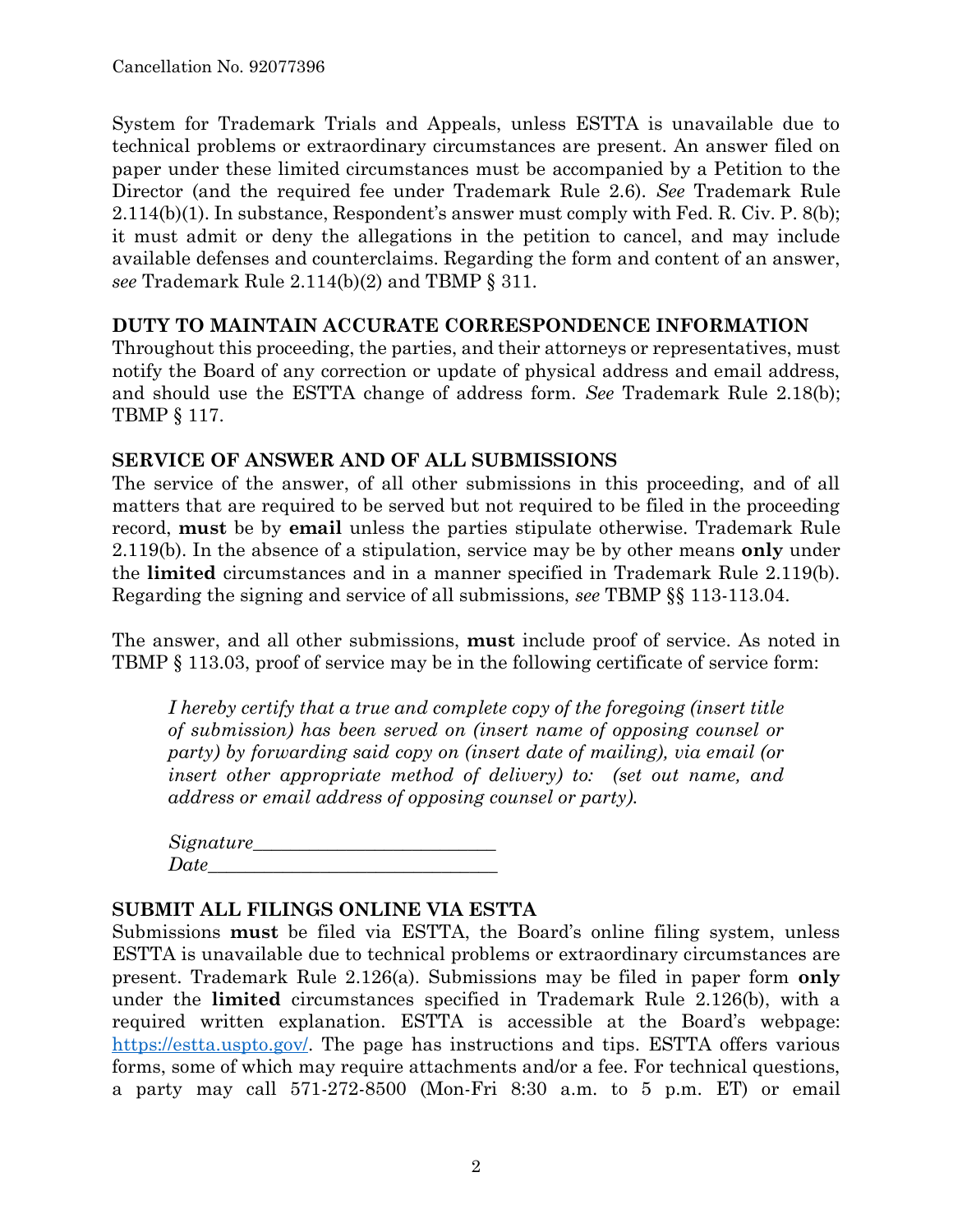[ESTTA@uspto.gov.](mailto:ESTTA@uspto.gov) This proceeding involves several deadlines, and due to potential technical issues, parties should not wait until the deadline to submit filings. The Board may **decline to consider** an untimely submission. Moreover, Trademark Rule 2.126 sets forth the required form and format for all submissions (*e.g.*, page limitations), and the Board may **decline to consider** any submission that does not comply with this rule, including, but not limited to motions, briefs, exhibits, and deposition transcripts.

#### **CONFERENCE, DISCOVERY, DISCLOSURE AND TRIAL SCHEDULE**

| Time to Answer                              | 7/27/2021  |
|---------------------------------------------|------------|
| Deadline for Discovery Conference           | 8/26/2021  |
| Discovery Opens                             | 8/26/2021  |
| Initial Disclosures Due                     | 9/25/2021  |
| <b>Expert Disclosures Due</b>               | 1/23/2022  |
| Discovery Closes                            | 2/22/2022  |
| <b>Plaintiff's Pretrial Disclosures Due</b> | 4/8/2022   |
| Plaintiff's 30-day Trial Period Ends        | 5/23/2022  |
| Defendant's Pretrial Disclosures Due        | 6/7/2022   |
| Defendant's 30-day Trial Period Ends        | 7/22/2022  |
| <b>Plaintiff's Rebuttal Disclosures Due</b> | 8/6/2022   |
| Plaintiff's 15-day Rebuttal Period Ends     | 9/5/2022   |
| Plaintiff's Opening Brief Due               | 11/4/2022  |
| Defendant's Brief Due                       | 12/4/2022  |
| Plaintiff's Reply Brief Due                 | 12/19/2022 |
| Request for Oral Hearing (optional) Due     | 12/29/2022 |

## **PARTIES ARE REQUIRED TO HOLD DISCOVERY CONFERENCE**

The parties are required to schedule and hold a discovery conference by the deadline in the schedule in this order, or as reset by the Board. In the conference, the parties are required to discuss, at a minimum, 1) the nature and basis of their claims and defenses, 2) the possibility of promptly settling, or at least narrowing the scope of claims or defenses, and 3) arrangements for disclosures, discovery, preserving discoverable information and introduction of evidence at trial. For guidance, *see* Fed. R. Civ. P. 26(f), Trademark Rule 2.120(a)(2)(i) and TBMP §§ 401.01 and 408.01(a).

The parties must hold the conference in person, by telephone or by a means on which they agree. A Board interlocutory attorney or administrative trademark judge will participate in the conference either upon request of any party made no later than ten (10) days prior to the conference deadline, or when the Board deems it useful to have Board involvement. *See* Trademark Rule 2.120(a)(2)(i). A request for Board participation must be made either through ESTTA, or by telephone call to the assigned interlocutory attorney named on the TTABVUE record for this proceeding. A party requesting Board participation should first determine possible dates and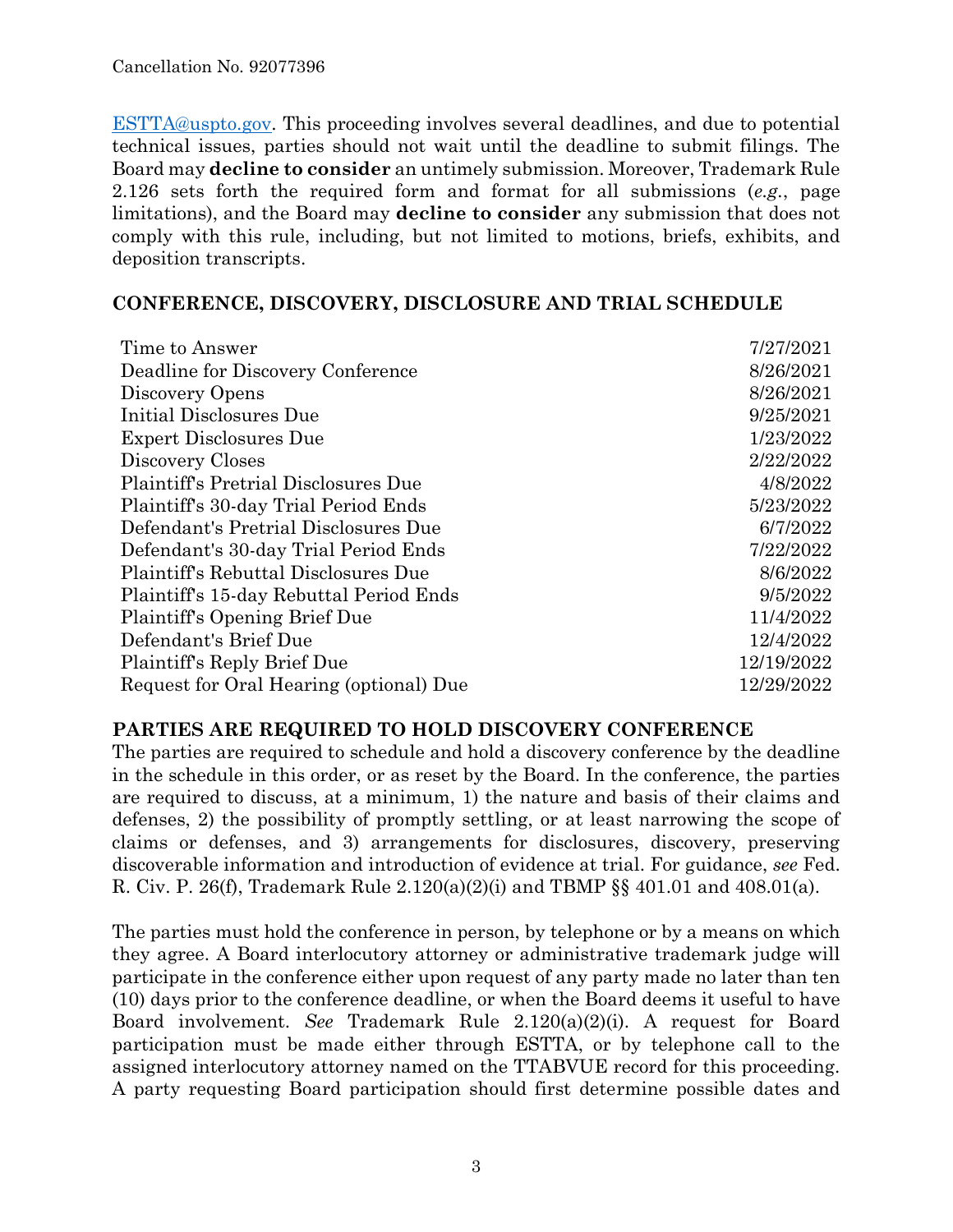times when all parties are available. A conference with a Board attorney's participation will be by telephone in accordance with the Board's instructions.

For efficiency, the parties may stipulate to various procedural and substantive disclosure, discovery and trial matters (*e.g.*, modification of deadlines and obligations) upon written stipulation and approval by the Board. Trademark Rule  $2.120(a)(2)(iv)$ provides a non-exhaustive list of matters to which parties may stipulate. The best practice is to reduce all stipulations to writing. If email service is not practical, such as for voluminous document production in discovery, the parties should discuss in the conference how production will be made. The parties, and their attorneys or representatives, have **a duty to cooperate** in the discovery process. TBMP § 408.01.

## **PROTECTIVE ORDER FOR CONFIDENTIAL INFORMATION**

The Board's Standard Protective Order is automatically imposed in all *inter partes* proceedings, and is available at [https://www.uspto.gov/trademarks-application](https://www.uspto.gov/trademarks-application-process/appealing-trademark-decisions/standard-documents-and-guidelines-0)[process/appealing-trademark-decisions/standard-documents-and-guidelines-0.](https://www.uspto.gov/trademarks-application-process/appealing-trademark-decisions/standard-documents-and-guidelines-0)

During their conference, the parties should discuss whether they will use an alternative or modified protective order, subject to approval by the Board. *See* Trademark Rule 2.116(g) and TBMP § 412. The standard order does not automatically protect confidential information; its provisions for designating confidential information must be utilized as needed by the parties. Trademark Rule 2.126(c) sets forth the procedure for filing confidential submissions.

# **ACCELERATED CASE RESOLUTION (ACR)**

During their conference, the parties are to discuss whether they wish to seek mediation or arbitration, and whether they can stipulate to the Board's Accelerated Case Resolution (ACR) process for a more efficient and cost-effective means of obtaining the Board's determination of the proceeding. For details, and examples of ACR proceedings, *see* TBMP § 528, and the Board's webpage: [https://www.uspto.gov/ttab.](https://www.uspto.gov/ttab)

# **INITIAL DISCLOSURES AND DISCOVERY**

Regarding the deadline for and contents of initial disclosures, *see* Trademark Rules  $2.120(a)(1)$  and  $(2)(i)$ , and TBMP § 401.02. Regarding deadlines for serving and responding to discovery, *see* Trademark Rule 2.120(a)(3) and TBMP § 403.03. Certain provisions of Fed. R. Civ. P. 26 are applicable in modified form. Note that written discovery (interrogatories, requests for production, requests for admission) must be served **early** enough so that responses will be due **no later than** the close of discovery. Regarding the scope and limits of discovery, *see* TBMP 414; discoverable items may include documents, tangible things, and electronically stored information (ESI).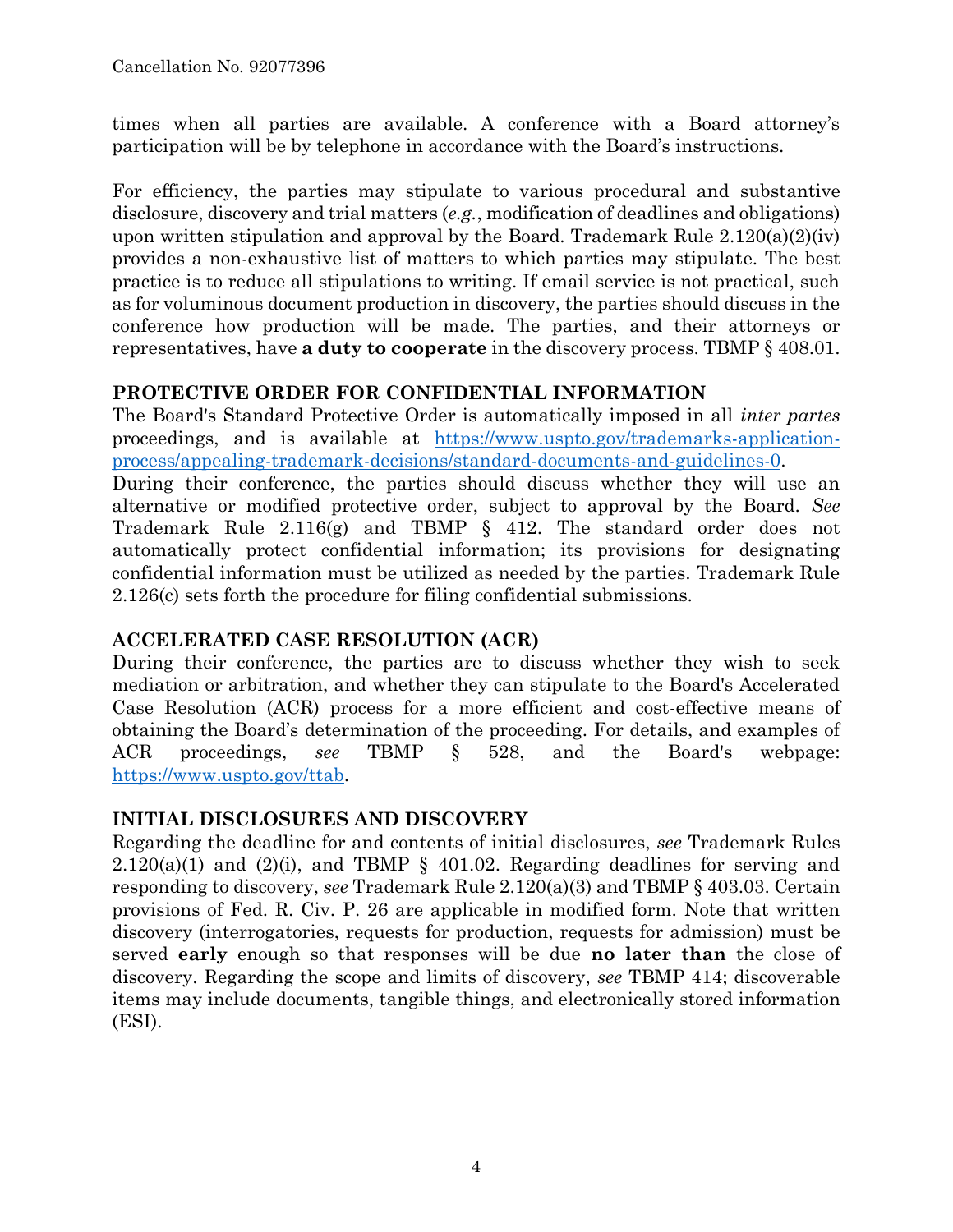## **MOTIONS**

 $\overline{a}$ 

Certain provisions of Fed. R. Civ. P. 11 apply to all submissions in Board proceedings. *See* TBMP § 527.02. Regarding available motions, *see* TBMP Chapter 500. Regarding applicable deadlines to respond to motions, depending on the motion filed, *see* Trademark Rules 2.127(a) and (e)(1). When a party timely files a potentially dispositive motion the proceeding is suspended with respect to all matters not germane to the motion. *See* Trademark Rule 2.127(d). In addressing motions or other filings, if it appears to the Board that a telephone conference would be beneficial, or upon request of one or both parties, the Board may schedule a conference. *See* Trademark Rule  $2.120(j)(1)$  and TBMP §  $502.06(a)$ .

## **PRETRIAL DISCLOSURES, TRIAL AND BRIEFING**

Regarding the procedures and deadlines for pretrial disclosures and trial, and specifically the noticing, taking, serving and submitting of evidence and testimony, *see* Trademark Rules 2.120(k), 2.121, 2.122, 2.123 and 2.125, as well as TBMP Chapter 700. The parties should review these authorities. For example: witness testimony may be submitted in the form of affidavit or declaration subject to the right to oral cross examination; transcripts of testimony depositions, with exhibits, must be served on each adverse party within thirty (30) days after completion of taking the testimony; certified transcripts and exhibits must be filed, with notice of such filing served on each adverse party; and all notices of reliance must be submitted during the submitting party's assigned testimony period and must indicate generally the relevance the evidence and associate it with one or more issues.

Main briefs shall be filed in accordance with Trademark Rules 2.128(a) and (b). An oral hearing is not required, but will be scheduled upon separate notice timely filed pursuant to Trademark Rule 2.129(a). Regarding briefs and oral hearings, *see* TBMP §§ 801-802.

# **TIPS FOR FILING EVIDENCE, TESTIMONY, OR LARGE DOCUMENTS**

The Board requires each submission to meet the following criteria before it will be considered: 1) pages must be legible and easily read on a computer screen; 2) page orientation should be determined by its ease of viewing relevant text or evidence, for example, there should be no sideways or upside-down pages; 3) pages must appear in their proper order; 4) depositions and exhibits must be clearly labeled and numbered – use separator pages between exhibits and clearly label each exhibit using sequential letters or numbers - and 5) the entire submission should be text-searchable. Additionally, submissions must be compliant with Trademark Rules 2.119 and 2.126. Submissions failing to meet all of the criteria above may require re-filing. **Note:** Parties are strongly encouraged to check the entire document before filing.<sup>1</sup> The Board will not extend or reset proceeding schedule dates or other deadlines to allow

<sup>&</sup>lt;sup>1</sup> To facilitate accuracy, ESTTA provides thumbnails to view each page before submitting.